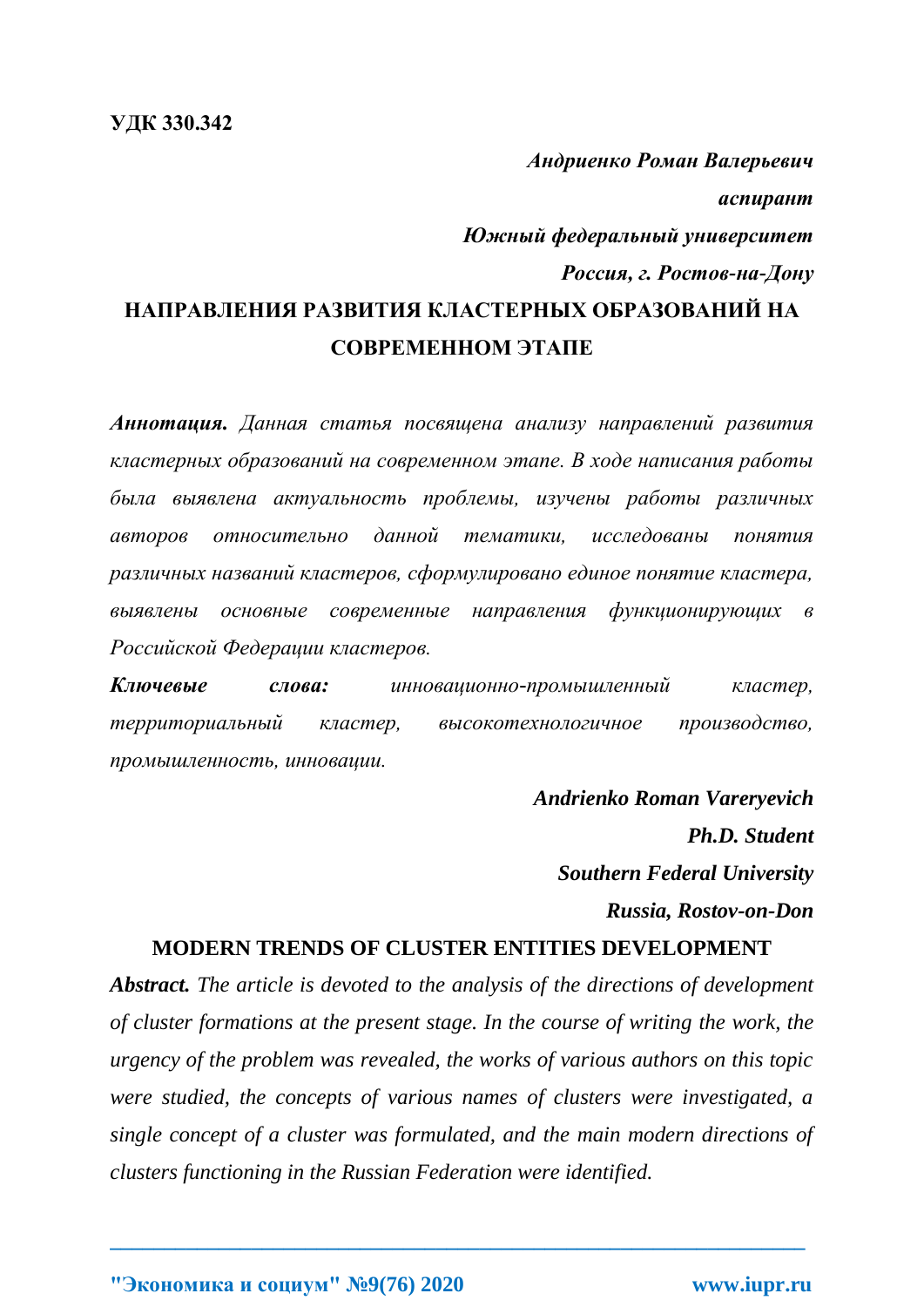*Keywords: innovation-industrial cluster, territorial cluster, high-tech production, industry, innovation.*

The importance of the discussed problem is enhanced by the fact that at present the cluster policy is implemented in various directions, being one of the priority guidelines of the domestic economic development. Today, the clusters are functioning in industrial and innovative directions. Some of the clusters carry out their activities in both the innovative and industrial directions, creating innovative industrial products, which have a positive impact on the level of the economic development of the country as a whole.

Nowadays this issue is the object of study by a large number of authors. Thus, O.V. Kostenko considers the main directions and priorities of the cluster policy in Russia [2].

E.Z. Gerchikova studies the directions of the development of the industrial clusters of in Russia [1], T.I. Puganovskaya and L.V. Yukhimchuk investigates the main directions of the innovation cluster formation in the regions of the Russian Federation [5].

Based on the direction of the development of cluster associations and the specifics of their production activities, each cluster has its own name. Some of the clusters are innovative, others are industrial, and some are named "innovative industrial." Cluster associations are also defined by researchers as "territorial" and "pilot" ones.

Further, the basic concepts of the most common cluster associations are considered.

V.I. Korolev in his work studies the essence of the territorial cluster, considering it as an association of interconnected enterprises and organizations located on the same territory, operating in a specific area, having functional dependence, and complementing each other [3].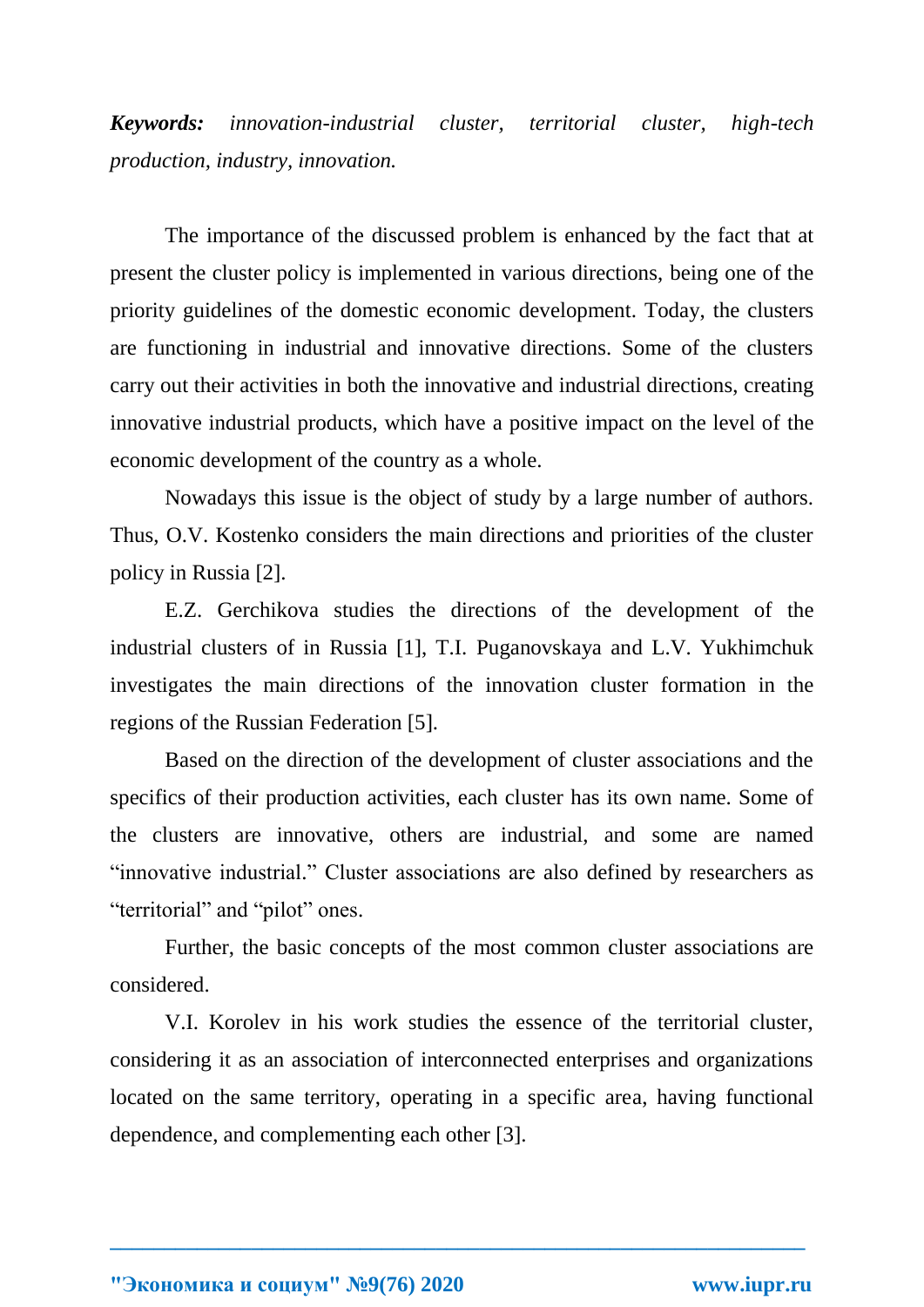Yu.S. Tserceil and V.V. Kookueva in their writings consider the peculiarities of an industrial regional cluster and define it as a concentration of interrelated and interdependent enterprises with intensive sales channels that ensure their close interaction, which helps to maximize overall opportunities and risks [6].

The object of research by O.L. Ksenofontovoy is also an industrial regional cluster. According to this author, the industrial regional cluster is a complex of industrial enterprises considered on the territory of a particular region, which allows regional authorities to manage the socio-economic development of a constituent entity of the Russian Federation [4].

On the website of RosBusinessConsulting – RBC's partner projects – the following definition of an innovation cluster is given: "an innovation cluster is a platform formed on a territorial basis for the interaction of science and business with the aim of quickly translating ideas into products [7].

A pilot cluster, in particular, is a cluster initiative, that is, a cluster formation that has an initial stage of functioning.

Based on the above definitions, we can give the following concept of a cluster as a group of enterprises with territorial proximity, as well as the same direction of industry specialization, which has a close relationship and complement each other. Industrial clusters function for the production of industrial products. The activities of innovation clusters are aimed at creating an innovative product.

As mentioned above, the main areas of cluster associations functioning are industry and innovation.

Today, the main specializations of industrial clusters are pharmaceuticals, aircraft manufacturing, medical industry, construction, metallurgy, automotive, optics, and photonics.

Industry specializations of innovation clusters are new materials and information technologies.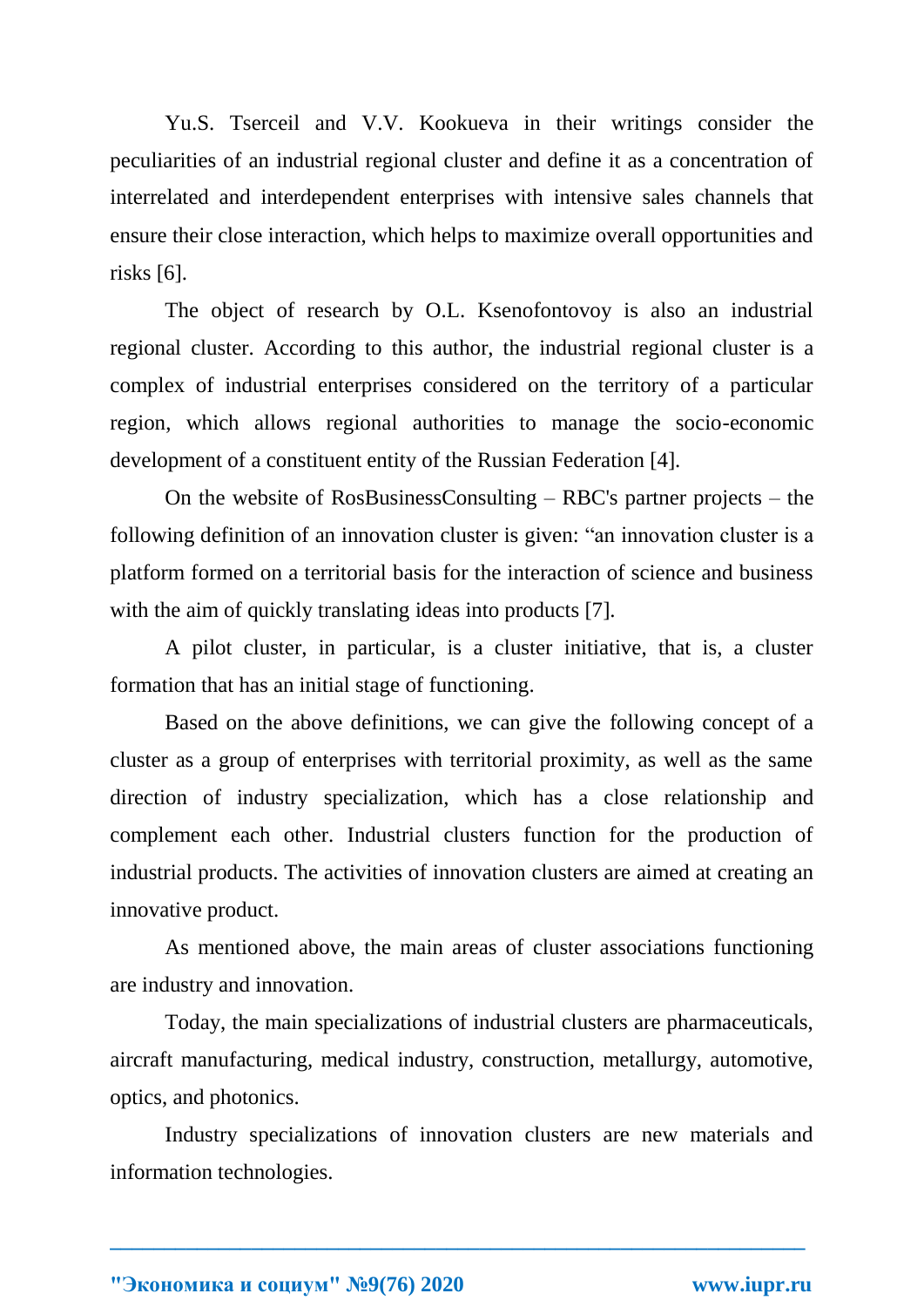The activity of innovative industrial clusters is aimed at creating high-tech methods for the production of industrial products, as well as the creation of innovative industrial products.

The main directions of cluster formations development at the present stage are the following:

 use of software technologies and computer modeling as a basis for the process of creating new products, that is, the transition to full automation of design and engineering processes in the industrial sector;

 application of modern production methods and the use of high-tech materials, in particular, the creation of materials for a specific innovative product;

 expansion of a new type of industrial infrastructure. The main vector for the development of the domestic industry is the use of resource-saving and environmentally friendly industrial technologies in the production of competitive science-intensive products. To achieve this goal, tools such as new advanced technologies and equipment, experimental lines, demonstration installations, and prototypes are used, confirming the readiness of technological solutions for the industrial production implementation;

• creation of a unified forecasting system, the key focus of which is to meet the strategic needs of industrial organizations, depending on the level of development of production technologies. To achieve this goal, measures aimed at developing the national innovation system are being implemented, which is linked to technological production platforms and pilot innovative regional clusters.

Based on the above, it follows that the main goal of the development of cluster formations is to implement high-tech production of industrial innovative products, which will help to minimize production costs and maximize the main indicators of production.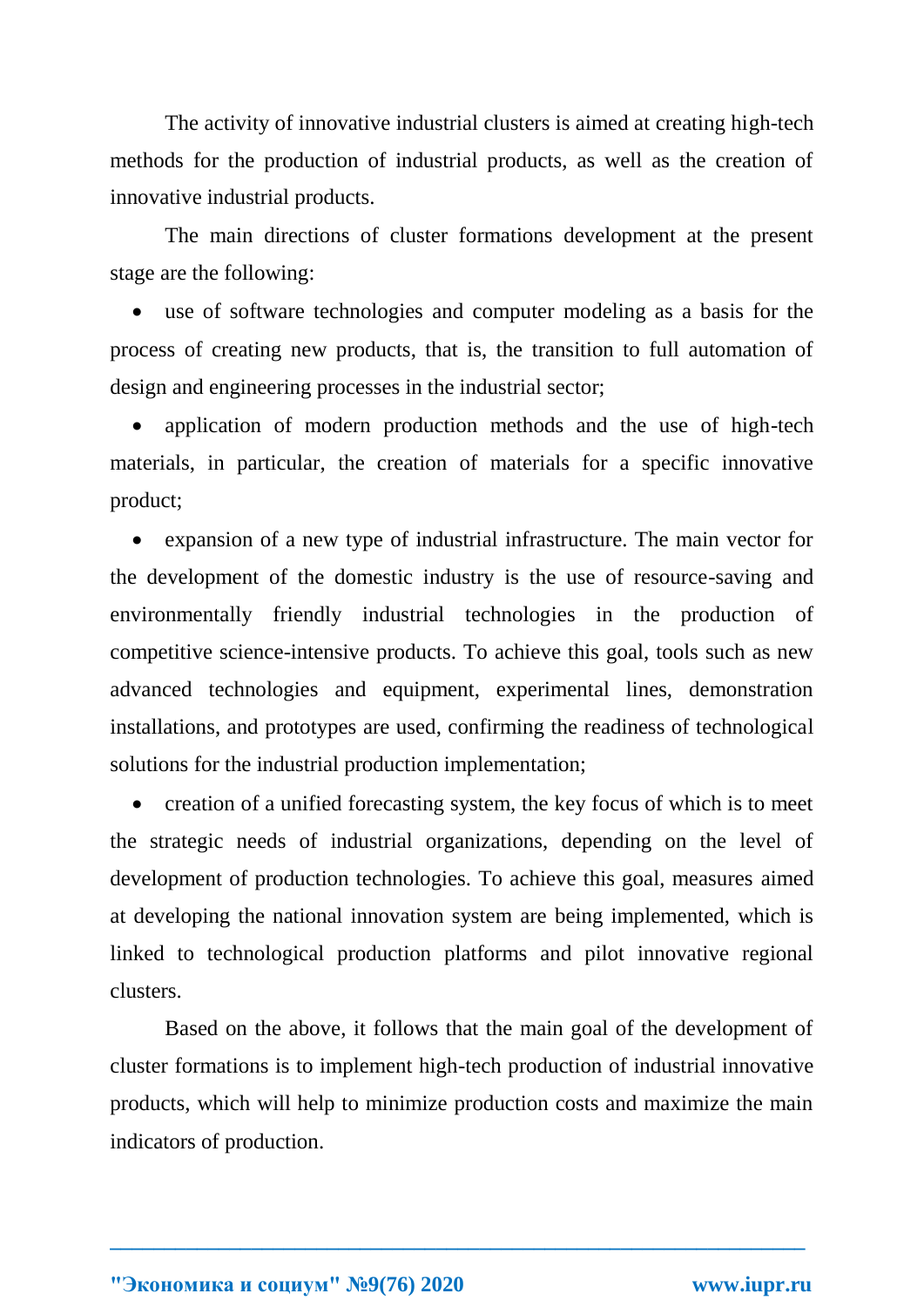Summing up, it is worth noting that currently there are a large number of cluster names that determine its main specific features and development directions. All the clusters operating in the Russian Federation are united by the goal of their activities, which is to use innovative production methods, create high-tech production and develop environmentally friendly products that will meet the requirements of both the domestic and international markets. Achieving this goal will help to increase the level of industrial and innovative development of the domestic economy.

## **References:**

1. Герчикова Е. З. Направления развития промышленных кластеров в России // Изв. Сарат. ун-та Нов. сер. Сер. Экономика. Управление. Право. 2016. №4-2. URL: https://cyberleninka.ru/article/n/napravleniya-razvitiyapromyshlennyh-klasterov-v-rossii (дата обращения: 04.05.2020).

2. Костенко О. В. Основные направления и приоритеты кластерной политики России // Проблемы Науки. 2016. №8 (50). URL: https://cyberleninka.ru/article/n/osnovnye-napravleniya-i-prioritety-klasternoypolitiki-rossii (дата обращения: 03.04.2020).

3. Королев В. И. Инновационные территориальные кластеры: зарубежный опыт и российские условия // Российский внешнеэкономический вестник. 2017. №11. URL: https://cyberleninka.ru/article/n/innovatsionnye-territorialnyeklastery-zarubezhnyy-opyt-i-rossiyskie-usloviya (дата обращения: 04.05.2020). 4. Ксенофонтова О. Л. Промышленные кластеры как фактор развития региона: теоретический аспект // Современные наукоемкие технологии. Региональное приложение.  $2018.$   $N<sub>2</sub>4$  (44). URL: https://cyberleninka.ru/article/n/promyshlennye-klastery-kak-faktor-razvitiyaregiona-teoreticheskiy-aspekt (дата обращения: 05.04.2020).

5. Пугановская Т.И., Юхимчук Л. В. Основные направления формирования инновационного кластера в регионах Российской Федерации // Вестник